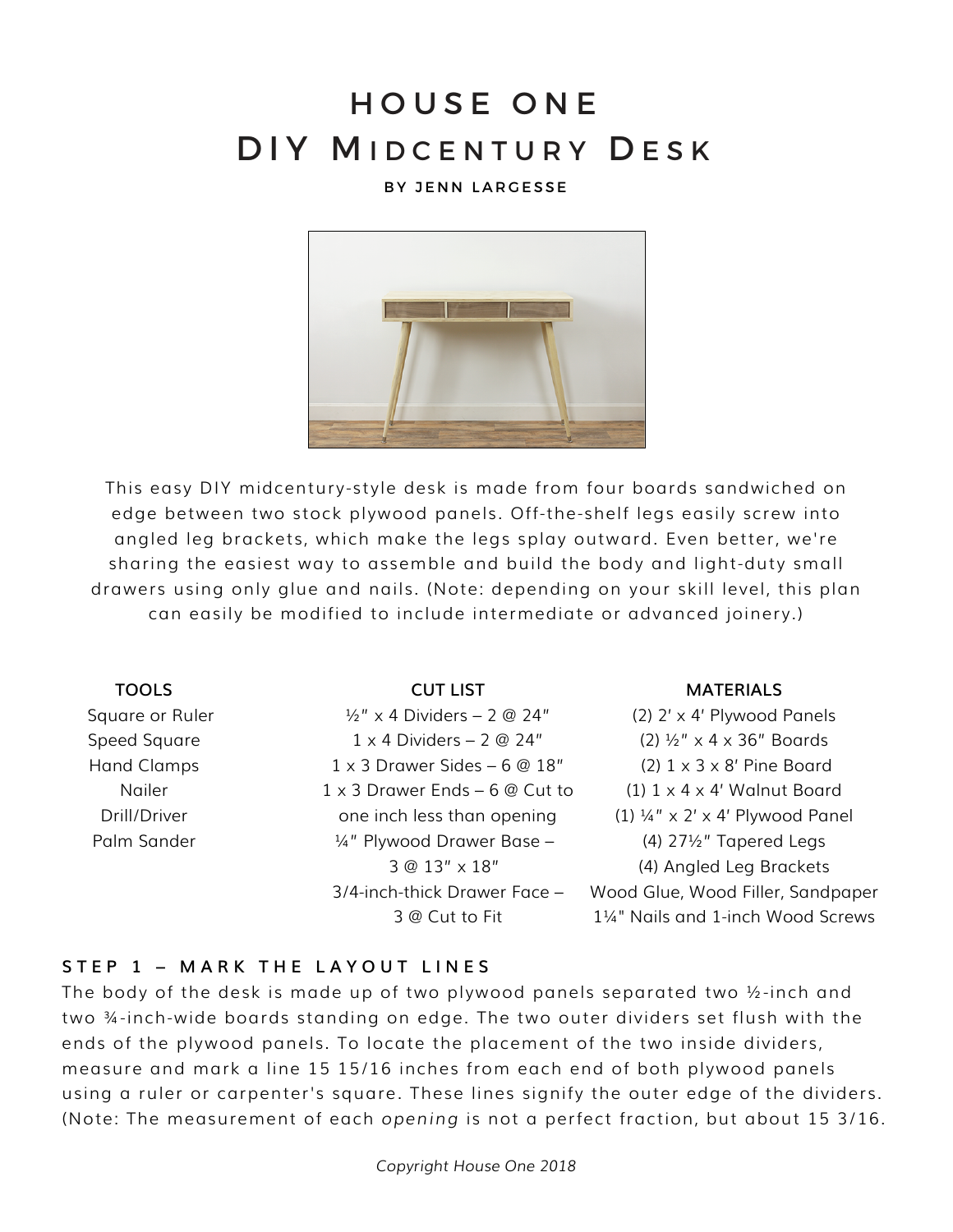For this reason, it is best to custom cut the width of the drawers ends and dry fit the parts in step six.)

# **STEP 2 – MARK THE EDGES**

Using a speed square, transfer the outside lines of the ½-inch-thick boards using the marked lines as a center point.

# **STEP 3 – DRYFIT THE PIECES**

Place two  $1 \times 4$  boards on edge, flush with the ends of the plywood panels. Align the inner two  $\frac{1}{2}$  x 4 dividers using the marks made in step one and two. Ensure the ends of the dividers set flush with the front and back edge of each plywood panel. Doublecheck that there is equal spacing between all four dividers.

# **STEP 4 – ASSEMBLE THE PIECES**

Apply wood glue to the edges of each divider, and then clamp it into place using the reference lines to keep each board perfectly perpendicular to the front edge of the plywood panels.

# **STEP 5 – ADD THE DRAWER SLIDE S**

Place a drawer slide along each side of each opening. Prop a ¾-inch-thick board under each slide to raise it near the center of the height of the dividers. Using a measuring tape or scrap block, position each slide ¾-inch from the front edge of the divider. (Note: adjust this measurement to the thickness of the drawer face, if it's not  $\frac{3}{4}$ -inch-thick.)

## **STEP 6 – BUILD THE DRAWER FRA MES**

Dry fit the cut of the drawer ends by placing them beside the drawer's side pieces inside each opening. The correct fit should create a 1-inch gap for the drawer slides to later be installed. Once cut to the correct size, layout the drawer front and back pieces inside the side pieces, flush with their ends. Apply wood glue to the ends of the front and back boards. Using a pneumatic nail gun fitted with 1¼-inch finish nails, nail through the sides and into the ends of each board.

# **STEP 7 – ATTACH THE DRAWER BA S E**

On a ¼-inch-thick piece of plywood, outline each drawer, check for square, and cut to size. Apply a bead of wood glue to the edge of the drawer box. Set the ¼-inch-thick plywood drawer bottom into place, flush with the outside edges of the drawer box. Using a pneumatic nail gun, nail through the plywood and into the frame to secure the bottom in place, and provide overall support for the drawer frame.

## **STEP 8 – MARK FOR THE SLIDES**

Place a 1 x 2 scrap board along each side of each drawer. Mark a line on the drawer side along the top edge of the board.